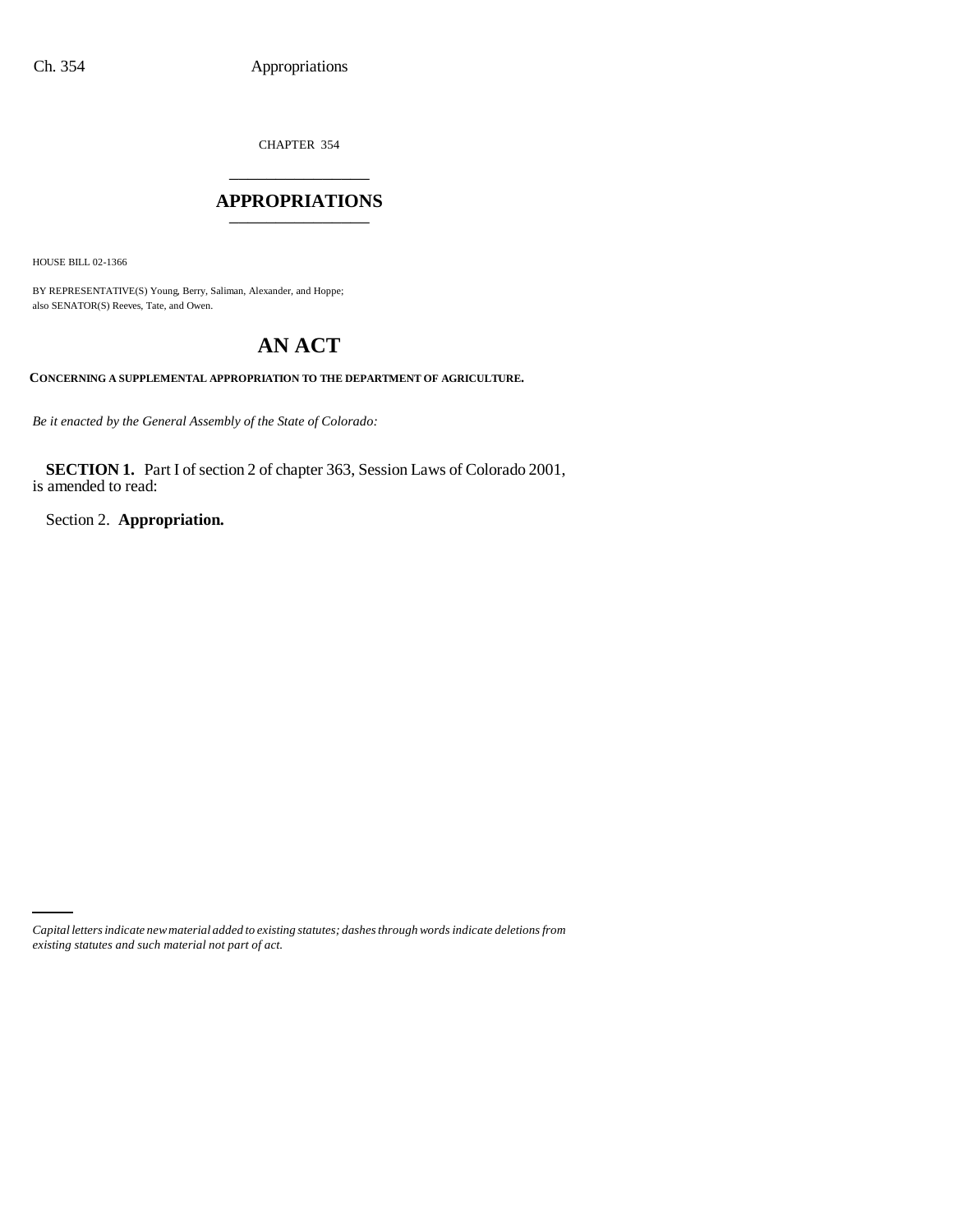# Ch. 354 Appropriations

|                                                       |                                      |              |                               |                                                | <b>APPROPRIATION FROM</b>   |                                              |                                |
|-------------------------------------------------------|--------------------------------------|--------------|-------------------------------|------------------------------------------------|-----------------------------|----------------------------------------------|--------------------------------|
|                                                       | <b>ITEM &amp;</b><br><b>SUBTOTAL</b> | <b>TOTAL</b> | <b>GENERAL</b><br><b>FUND</b> | <b>GENERAL</b><br><b>FUND</b><br><b>EXEMPT</b> | <b>CASH</b><br><b>FUNDS</b> | <b>CASH</b><br><b>FUNDS</b><br><b>EXEMPT</b> | <b>FEDERAL</b><br><b>FUNDS</b> |
|                                                       | \$                                   | \$           | \$                            | \$                                             | \$                          | \$<br>\$                                     |                                |
|                                                       |                                      |              |                               | <b>PART I</b>                                  |                             |                                              |                                |
|                                                       |                                      |              | DEPARTMENT OF AGRICULTURE     |                                                |                             |                                              |                                |
| (1) COMMISSIONER'S OFFICE AND ADMINISTRATIVE SERVICES |                                      |              |                               |                                                |                             |                                              |                                |
| <b>Personal Services</b>                              | 1,580,711                            |              | 1,106,316                     |                                                | 32,970 <sup>a</sup>         | $441,107(T)$ <sup>b</sup>                    | 318                            |
|                                                       | $(23.7$ FTE)                         |              |                               |                                                |                             |                                              |                                |
| Licensing/Registration                                |                                      |              |                               |                                                |                             |                                              |                                |
| <b>System Integration</b>                             | 238,000                              |              |                               |                                                | $100,000^{\rm a}$           |                                              | 138,000                        |
| Health, Life, and Dental                              | 625,294                              |              | 285,943                       |                                                | 332,376*                    |                                              | 6,975                          |
|                                                       | 613,787                              |              | 280,681                       |                                                | 326,259 <sup>a</sup>        |                                              | 6,847                          |
| Short-term Disability                                 | 9,961                                |              | 4,718                         |                                                | $5,150^a$                   |                                              | 93                             |
| Salary Survey and Senior                              |                                      |              |                               |                                                |                             |                                              |                                |
| <b>Executive Service</b>                              | 647,274                              |              | 361,620                       |                                                | $274,855^{\circ}$           |                                              | 10,799                         |
| Anniversary Increases                                 | 134,566                              |              | 70,639                        |                                                | 59,803 <sup>a</sup>         |                                              | 4,124                          |
| Workers' Compensation                                 | 95,969                               |              | 55,173                        |                                                | $39,938$ <sup>a</sup>       |                                              | 858                            |
|                                                       | 91,344                               |              | 52,514                        |                                                | 38,013 <sup>a</sup>         |                                              | 817                            |
| <b>Operating Expenses</b>                             | 116,893                              |              | 107,092                       |                                                | $9,801^a$                   |                                              |                                |
| Legal Services for 3,200                              |                                      |              |                               |                                                |                             |                                              |                                |
| hours                                                 | 186,976                              |              | 54,143                        |                                                | $122,416^a$                 |                                              | 10,417                         |
| Purchase of Services from                             |                                      |              |                               |                                                |                             |                                              |                                |
| <b>Computer Center</b>                                | 4,706                                |              | 4,706                         |                                                |                             |                                              |                                |

6,216 6,216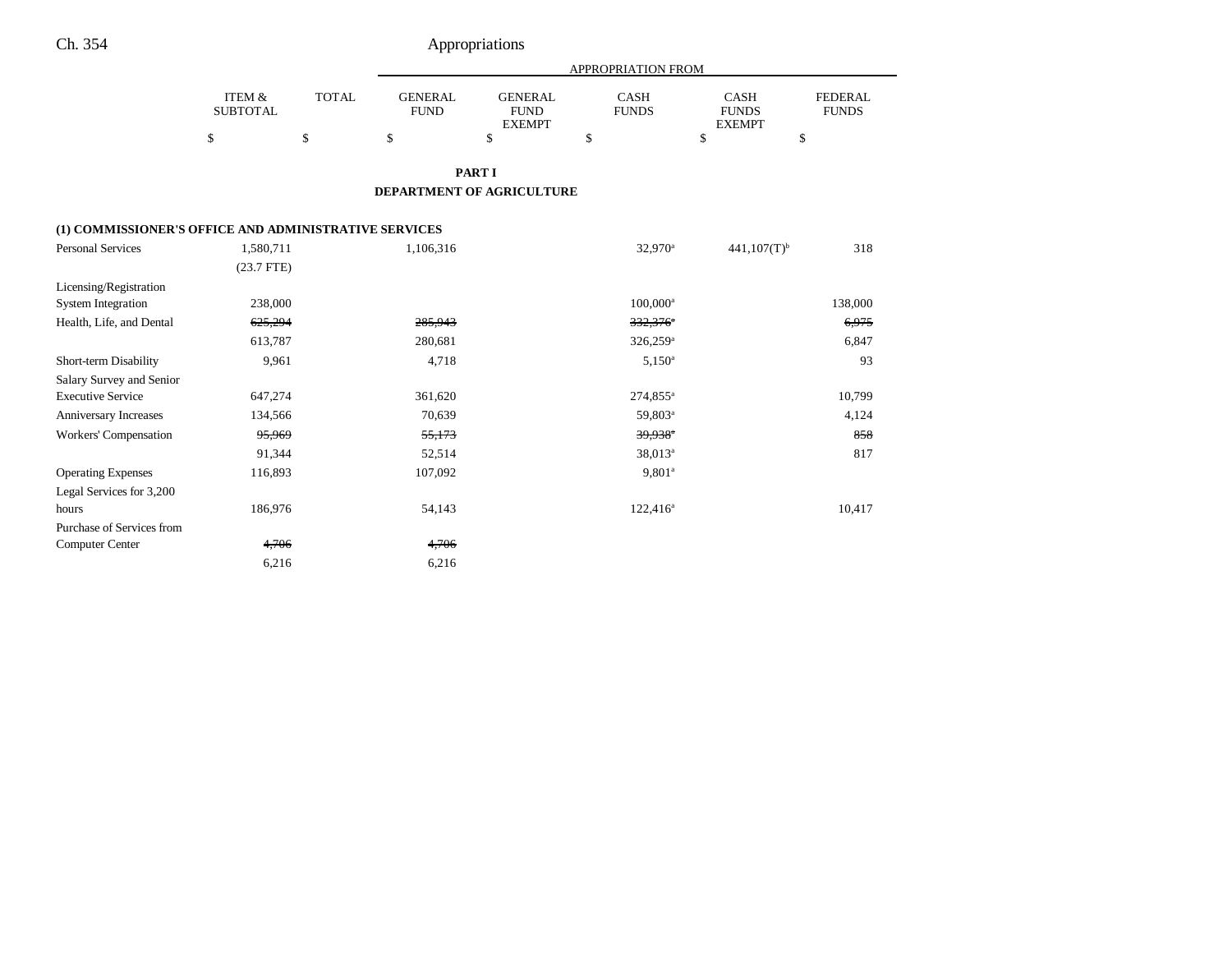### Payment to Risk

| Management and Property |  |  |
|-------------------------|--|--|

| Funds                           | 96,818    | 60,403  | $35,579$ <sup>*</sup> | 836              |
|---------------------------------|-----------|---------|-----------------------|------------------|
|                                 | 68,072    | 42,469  | $25,015^a$            | 588              |
| Vehicle Lease Payments          | 264,373   | 177,855 | $79,190^{\circ}$      | 7,328            |
|                                 | 211,393   | 144,031 | $63,320^a$            | 4,042            |
| <b>Information Technology</b>   |           |         |                       |                  |
| <b>Asset Maintenance</b>        | 158,335   | 71,260  | $74,767$ <sup>a</sup> | $12,308^{\circ}$ |
| <b>Leased Space</b>             | 97,637    | 42,895  | $54,742$ <sup>d</sup> |                  |
|                                 | 99,285    |         | $56,390$ <sup>d</sup> |                  |
| Capitol Complex Leased          |           |         |                       |                  |
| Space                           | 137,377   | 106,484 | $30,893$ <sup>*</sup> |                  |
|                                 | 142,786   | 110,900 | 31,886 <sup>a</sup>   |                  |
| Lease Purchase for 700          |           |         |                       |                  |
| Kipling                         | 227,756   | 147,192 | 80,564 <sup>a</sup>   |                  |
| Utilities                       | 86,204    | 79,413  | $6,791^{\circ}$       |                  |
| <b>Agricultural Statistics</b>  | 80,000    | 65,000  | $15,000^{\circ}$      |                  |
| Grants                          | 220,906   |         |                       | 220,906          |
| <b>Indirect Cost Assessment</b> | 15,021    |         |                       | 15,021           |
|                                 | 5,024,777 |         |                       |                  |
|                                 | 1025106   |         |                       |                  |

4,935,486

a These amounts shall be from fees collected by cash funded agencies within the Department.

<sup>b</sup> This amount shall be from indirect cost recoveries.

c These amounts shall be from cash fund reserves.

<sup>d</sup> Of this amount, \$33,867 \$34,865 shall be from fees collected by the Brand Inspection Program, and \$20,875 \$21,525 shall be from fees collected by cash funded agencies within the Department.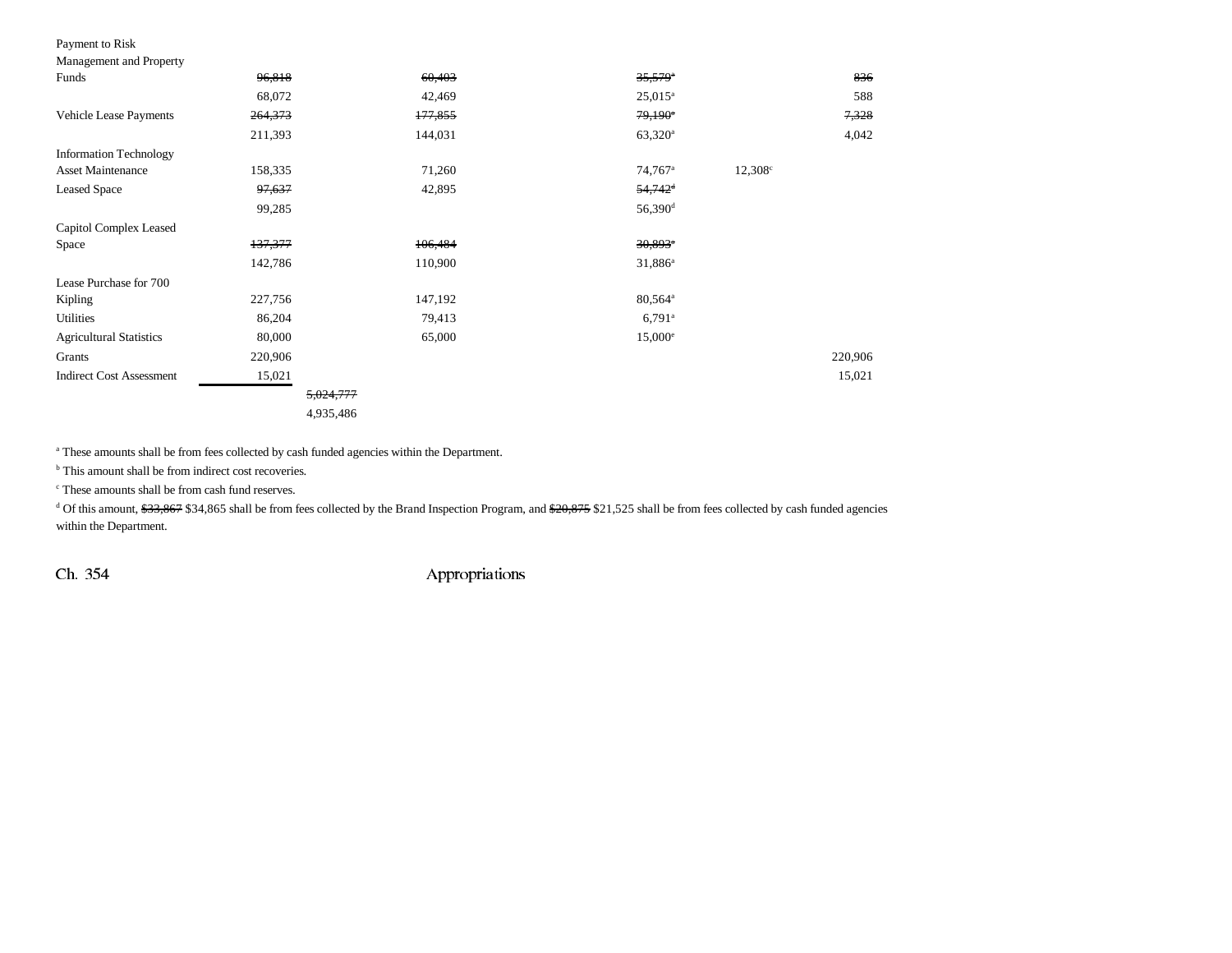# Ch. 354 Appropriations

|                                                                      |                           |              |                               |                                                | APPROPRIATION FROM          |                                              |                                |
|----------------------------------------------------------------------|---------------------------|--------------|-------------------------------|------------------------------------------------|-----------------------------|----------------------------------------------|--------------------------------|
|                                                                      | ITEM &<br><b>SUBTOTAL</b> | <b>TOTAL</b> | <b>GENERAL</b><br><b>FUND</b> | <b>GENERAL</b><br><b>FUND</b><br><b>EXEMPT</b> | <b>CASH</b><br><b>FUNDS</b> | <b>CASH</b><br><b>FUNDS</b><br><b>EXEMPT</b> | <b>FEDERAL</b><br><b>FUNDS</b> |
|                                                                      | \$                        | \$           | \$                            | \$                                             | \$                          | \$                                           | \$                             |
| <sup>e</sup> This amount shall be from the sale of statistics books. |                           |              |                               |                                                |                             |                                              |                                |
| (2) AGRICULTURAL SERVICES DIVISION <sup>1,2</sup>                    |                           |              |                               |                                                |                             |                                              |                                |
| <b>Personal Services</b>                                             | 8,943,746                 |              | 5,205,133                     |                                                | $3,457,231$ <sup>a</sup>    | 128,067                                      | 153,315                        |
|                                                                      | 8,712,880                 |              | 5,102,334                     |                                                |                             |                                              |                                |
|                                                                      |                           |              | $(87.5$ FTE)                  |                                                | $(66.1$ FTE)                |                                              | $(3.0$ FTE)                    |
| <b>Operating Expenses</b>                                            | 1,158,865                 |              | 473,257                       |                                                | $600,608$ <sup>a</sup>      | 30.000 <sup>b</sup>                          | 55,000                         |
|                                                                      | 1,128,865                 |              |                               |                                                |                             |                                              |                                |
| <b>Measurement Standard</b>                                          |                           |              |                               |                                                |                             |                                              |                                |
| Trucks                                                               | 48,500                    |              | 48,500                        |                                                |                             |                                              |                                |
| Noxious Weed Management                                              |                           |              |                               |                                                |                             |                                              |                                |
| Grant Program <sup>3</sup>                                           | 290,000                   |              | 290,000                       |                                                |                             |                                              |                                |
| Diseased Livestock Fund                                              | 25,000                    |              |                               |                                                |                             | $25,000^{\circ}$                             |                                |
| Cervidae Disease Revolving                                           |                           |              |                               |                                                |                             |                                              |                                |
| Fund                                                                 | 25,000                    |              |                               |                                                | $25,000$ <sup>d</sup>       |                                              |                                |
| <b>Indirect Cost Assessment</b>                                      | 304,455                   |              |                               |                                                | 279,541 <sup>a</sup>        |                                              | 24,914                         |
|                                                                      |                           | 10,795,566   |                               |                                                |                             |                                              |                                |
|                                                                      |                           | 10,534,700   |                               |                                                |                             |                                              |                                |

a These amounts shall be from fees collected for services provided.

b These amounts shall be from cash fund reserves.

<sup>c</sup> This amount shall be payment for damages available from the Diseased Livestock Indemnity Fund, pursuant to Section 35-50-140.5(2), C.R.S.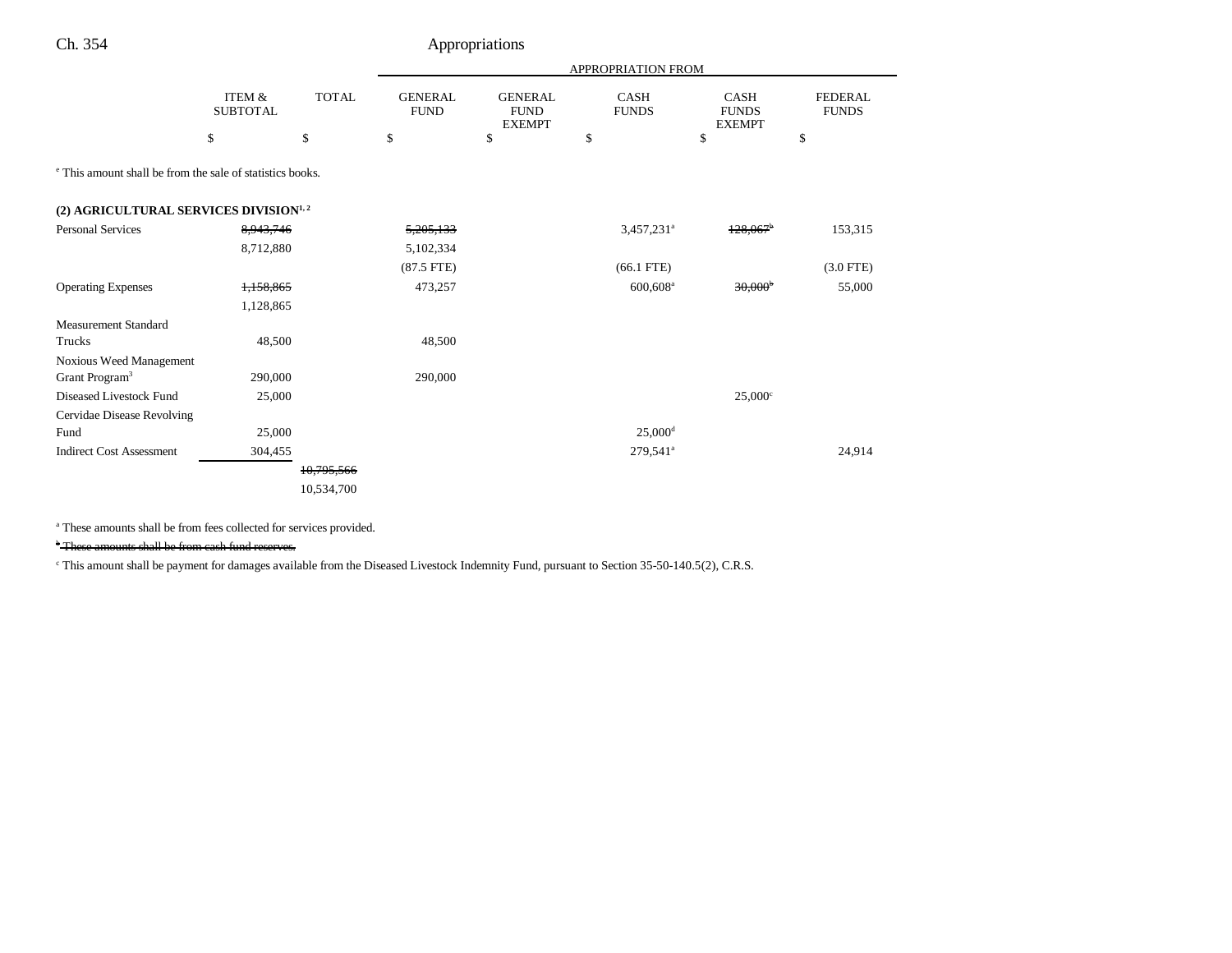<sup>d</sup> This amount shall be payment for damages available from the Cervidae Disease Revolving Fund, pursuant to Section 35-50-114.5(4), C.R.S.

| (3) AGRICULTURAL MARKETS DIVISION |              |         |                  |
|-----------------------------------|--------------|---------|------------------|
| <b>Personal Services</b>          | 616,667      |         |                  |
|                                   | $(10.7$ FTE) |         |                  |
| <b>Operating Expenses</b>         | 109,622      |         |                  |
| <b>Aquaculture Operating</b>      |              |         |                  |
| <b>Expenses</b>                   | 25,000       |         |                  |
| Economic Development              |              |         |                  |
| Grants                            | 45,000       |         |                  |
|                                   |              | 796.289 | $75,945^{\circ}$ |

a This amount shall be from aquaculture program fees and cash raised for economic development.

b Of this amount, \$675,344 represents a transfer from the Office of the Governor, Economic Development Programs, Agricultural Marketing, and \$45,000 represents a transfer from the <del>Department of Local Affairs</del>, OFFICE OF THE GOVERNOR, Economic Development Commission. Any amounts included in state fiscal year spending are accounted for in the appropriations to the Office of the Governor and the Department of Local Affairs. GOVERNOR.

| (4) BRAND BOARD                 |              |           |                          |            |
|---------------------------------|--------------|-----------|--------------------------|------------|
| <b>Brand Inspection</b>         | 3,159,694    |           |                          |            |
|                                 |              |           | $3,159,694^{\circ}$      |            |
|                                 | $(66.3$ FTE) |           |                          |            |
| <b>Alternative Livestock</b>    | 95,662       |           |                          |            |
|                                 | 176,755      |           | $95,662$ <sup>a</sup>    | $81,093^b$ |
| <b>Indirect Cost Assessment</b> | 113,749      |           |                          |            |
|                                 |              |           | $113,749$ <sup>a</sup>   |            |
|                                 |              | 3,369,105 | $3,369,105$ <sup>a</sup> |            |
|                                 |              | 3,450,198 |                          |            |
|                                 |              |           |                          |            |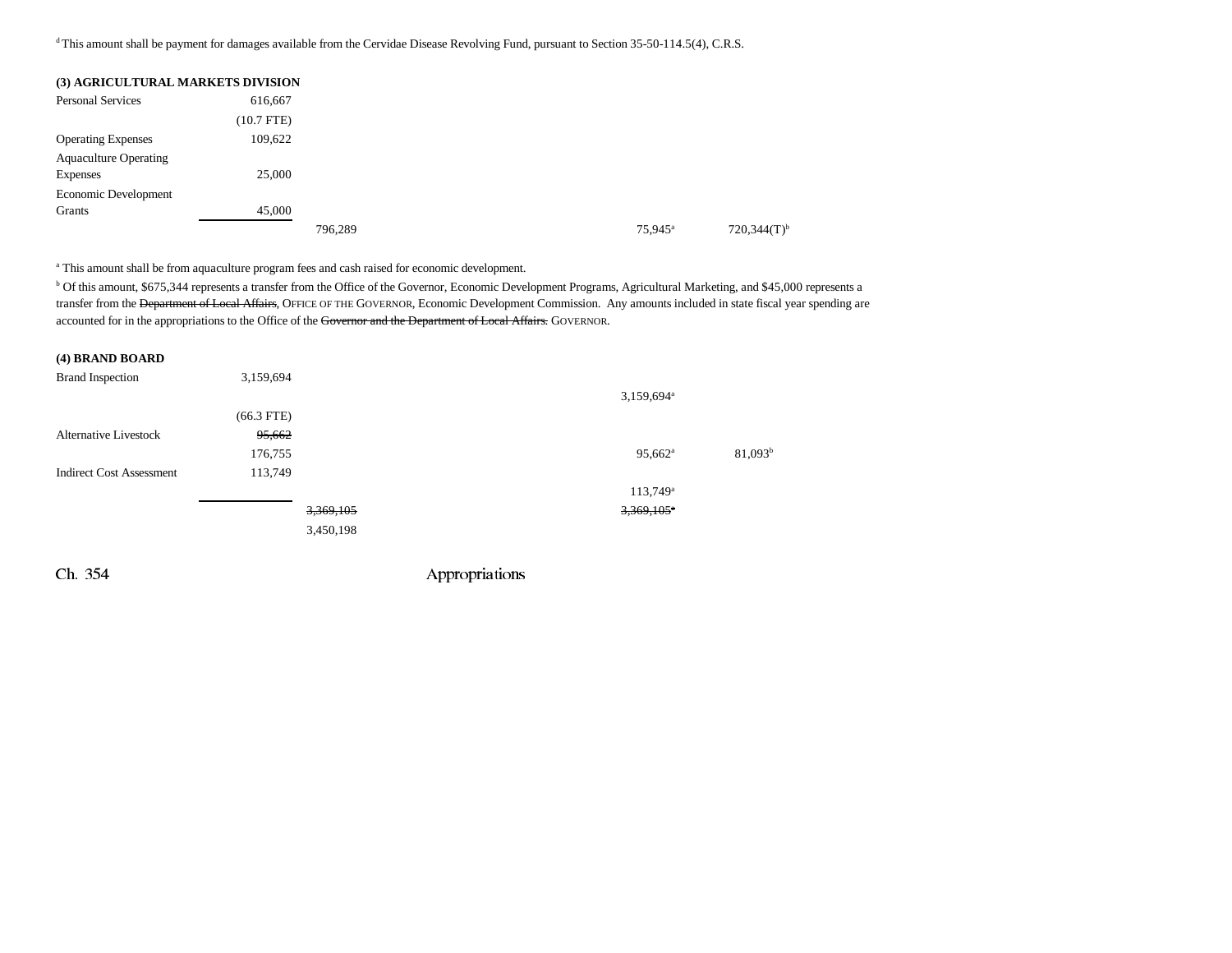|          |       |                |               | APPROPRIATION FROM |               |                |
|----------|-------|----------------|---------------|--------------------|---------------|----------------|
| ITEM &   | TOTAL | <b>GENERAL</b> | GENER AL.     | CASH               | <b>CASH</b>   | <b>FEDERAL</b> |
| SUBTOTAL |       | <b>FUND</b>    | <b>FUND</b>   | <b>FUNDS</b>       | <b>FUNDS</b>  | <b>FUNDS</b>   |
|          |       |                | <b>EXEMPT</b> |                    | <b>EXEMPT</b> |                |
|          |       |                |               |                    |               |                |

a This amount shall be from fees for services.

b THIS AMOUNT SHALL BE AVAILABLE FROM RESERVES IN THE ALTERNATIVE LIVESTOCK FARM CASH FUND, PURSUANT TO SECTION 35-41.5-116, C.R.S.

|  | (5) SPECIAL PURPOSE |  |
|--|---------------------|--|
|  |                     |  |

| Wine Promotion Board            | 295,860     |         |  |                        |                     |
|---------------------------------|-------------|---------|--|------------------------|---------------------|
|                                 | $(1.0$ FTE) |         |  |                        |                     |
| Vaccine and Service Fund        | 100,608     |         |  |                        |                     |
| <b>Brand Estray Fund</b>        | 94,050      |         |  |                        |                     |
| <b>Indirect Cost Assessment</b> | 7,883       |         |  |                        |                     |
|                                 |             | 498.401 |  | $463,751$ <sup>a</sup> | 34.650 <sup>b</sup> |

<sup>a</sup> Of this amount, \$303,743 shall be from the Colorado Wine Industry Development Fund pursuant to Section 35-29.5-105, C.R.S., \$59,400 shall be from the Brand Estray Fund pursuant to Section 35-41-102, C.R.S., and \$100,608 shall be from the Veterinary Vaccine and Service Fund pursuant to Section 35-50-146, C.R.S. For purposes of complying with the limitation on state fiscal year spending imposed by Article X, Section 20 of the State Constitution, \$490,518 of these moneys are included for informational purposes as they are continuously appropriated by a permanent statute or constitutional provision.

b This amount shall be available from reserves in the Brand Estray Fund, pursuant to Section 35-53-110, C.R.S.

#### **(6) COLORADO STATE FAIR**

| Program Costs | 8,062,750            | $8,062,750$ <sup>*</sup> |
|---------------|----------------------|--------------------------|
|               | 155.720              | 7,907,030 <sup>a</sup>   |
|               | $(26.9 \text{ FTE})$ |                          |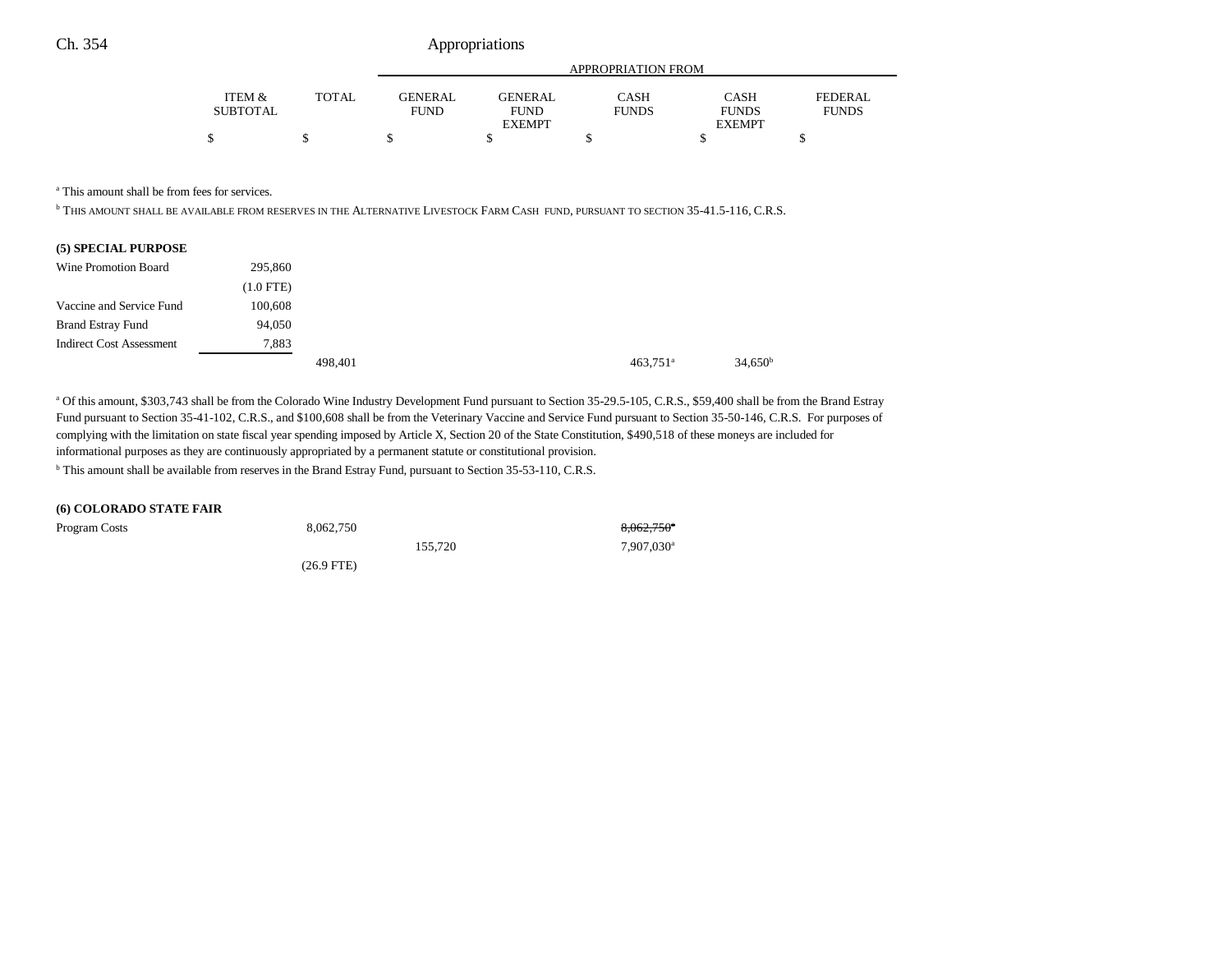a This amount shall be from fees collected by the Colorado State Fair.

## **(7) SOIL CONSERVATION BOARD**

| <b>Personal Services</b>       | 354,599     | 341,652   | $12,947(T)^{a}$     |              |
|--------------------------------|-------------|-----------|---------------------|--------------|
|                                | $(6.0$ FTE) |           |                     |              |
| <b>Operating Expenses</b>      | 38,531      | 37,818    |                     | $713(T)^{a}$ |
| Distributions to Soil          |             |           |                     |              |
| <b>Conservation Districts</b>  | 391,714     | 391,714   |                     |              |
| Assistance to Local            |             |           |                     |              |
| Government                     | 31,146      | 31,146    |                     |              |
| <b>Matching Grants to</b>      |             |           |                     |              |
| Districts <sup>179</sup>       | 500,000     | 500,000   |                     |              |
| Irrigation/Conservation        |             |           |                     |              |
| Program                        | 163,847     | 84,823    | 79,024 <sup>b</sup> |              |
|                                | $(3.0$ FTE) |           |                     |              |
| Soil Surveys                   | 75,000      | 75,000    |                     |              |
| <b>Salinity Control Grants</b> | 600,000     |           |                     | 600,000      |
|                                |             | 2,154,837 |                     |              |

<sup>a</sup> These funds shall be from the Department of Transportation and other state agencies for the Living Snow Fence Program.

<sup>b</sup> These funds shall be from fees charged by well pump testing associations.

#### **TOTALS PART I**

| (AGRICULTURE) <sup>4, 5</sup> | <del>\$30,701,725</del> | \$10,279,895 | \$17,767,790 | $$1.405.136$ <sup>a</sup> | \$1,248,904 |
|-------------------------------|-------------------------|--------------|--------------|---------------------------|-------------|
|                               | \$30,432,661            | \$10,279,063 | \$17,580,235 | $$1.328.162$ <sup>a</sup> | \$1,245,201 |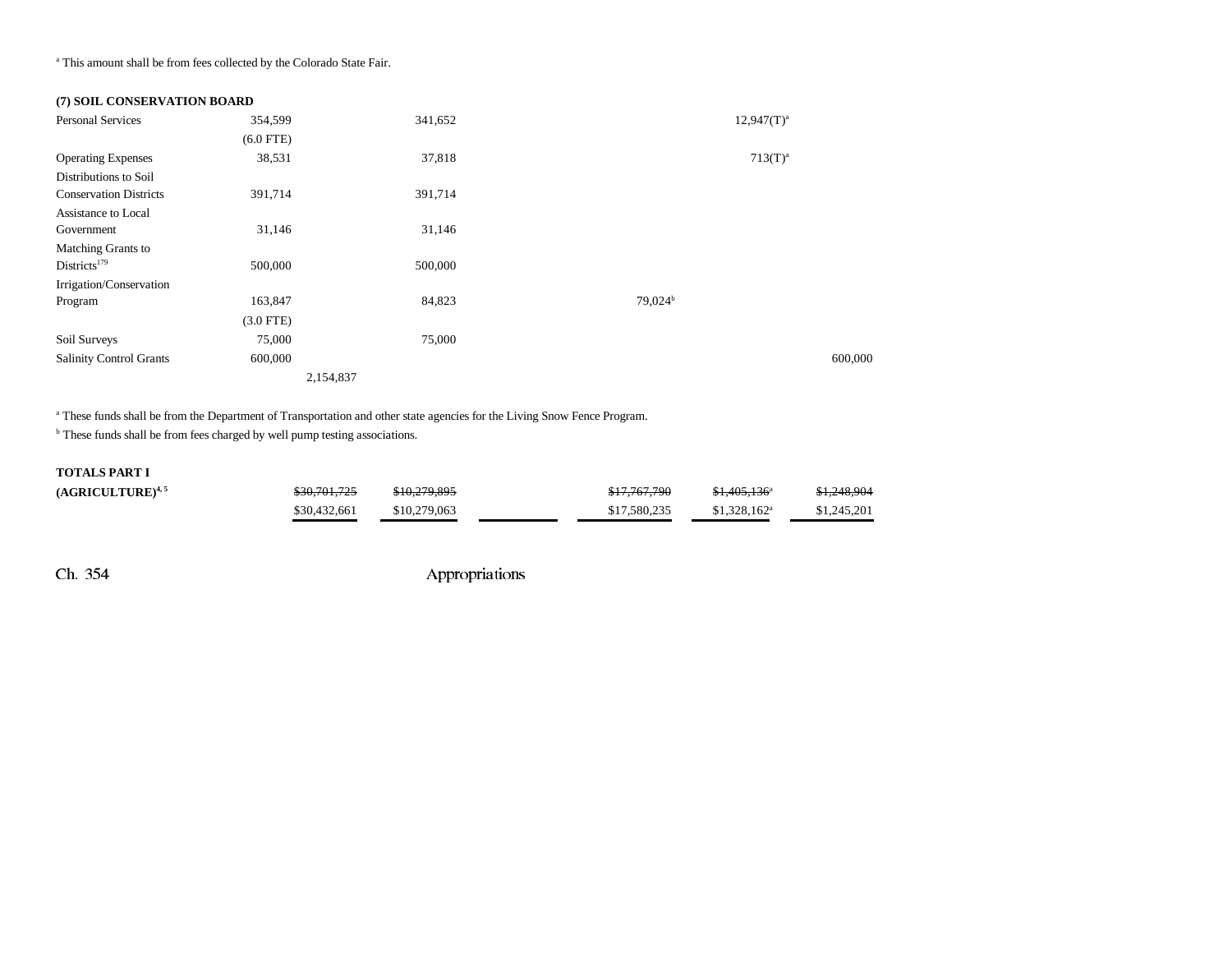|                 |       | APPROPRIATION FROM |               |              |               |              |
|-----------------|-------|--------------------|---------------|--------------|---------------|--------------|
|                 |       |                    |               |              |               |              |
| ITEM &          | TOTAL | <b>GENERAL</b>     | GENERAL       | <b>CASH</b>  | <b>CASH</b>   | FEDERAL      |
| <b>SUBTOTAL</b> |       | <b>FUND</b>        | <b>FUND</b>   | <b>FUNDS</b> | <b>FUNDS</b>  | <b>FUNDS</b> |
|                 |       |                    | <b>EXEMPT</b> |              | <b>EXEMPT</b> |              |
| \$              |       |                    |               |              |               |              |

a Of this amount, \$1,175,111 contains a (T) notation.

**FOOTNOTES** -- The following statements are referenced to the numbered footnotes throughout section 2.

- 1 Department of Agriculture, Agricultural Services Division -- The Department is requested to submit to the Joint Budget Committee by September 1, 2001, a completed copy of the State of Colorado Noxious Weed Management Strategic Plan. At a minimum, the plan should provide: (1) a delineation of the problems, (2) strategies for addressing each problem, and (3) specific objectives and action plans to implement those strategies.
- 2 Department of Agriculture, Agricultural Services Division; Department of Higher Education, Governing Boards and Local District Junior Colleges, State Board of Agriculture; Department of Natural Resources, State Board of Land Commissioners, State Trust Land Evaluations; Parks and Outdoor Recreation; and Division of Wildlife; and Department of Transportation, Construction, Maintenance, and Operations – Pursuant to Executive Order D00699 issued July 19, 1999, and requirements of Sections 35-5.5-104, 35-5.5-110, and 35-5.5-112, C.R.S., the State Weed Coordinator is requested to collaborate with the Departments of Agriculture, Higher Education, Natural Resources, and Transportation and prepare a report to be submitted to the Joint Budget Committee on or before October 1, 2001. This report should identify, by Division within each respective department, total FY 2000-01 actual expenditures by fund source, and FY 2001-02 total appropriations by fund source, for each weed management and control project in order to provide a centralized accounting of the total annual funds expended toward these efforts.
- 3 Department of Agriculture, Agricultural Services Division, Noxious Weed Management Grant Program -- The State Weed Coordinator is requested to provide to the Joint Budget Committee by November 1, 2001, a list of all noxious weed management projects approved and funded under the Noxious Weed Management Grant Program line item. Such a list should include the name of each project, the amount requested, the amount of any grants provided, and